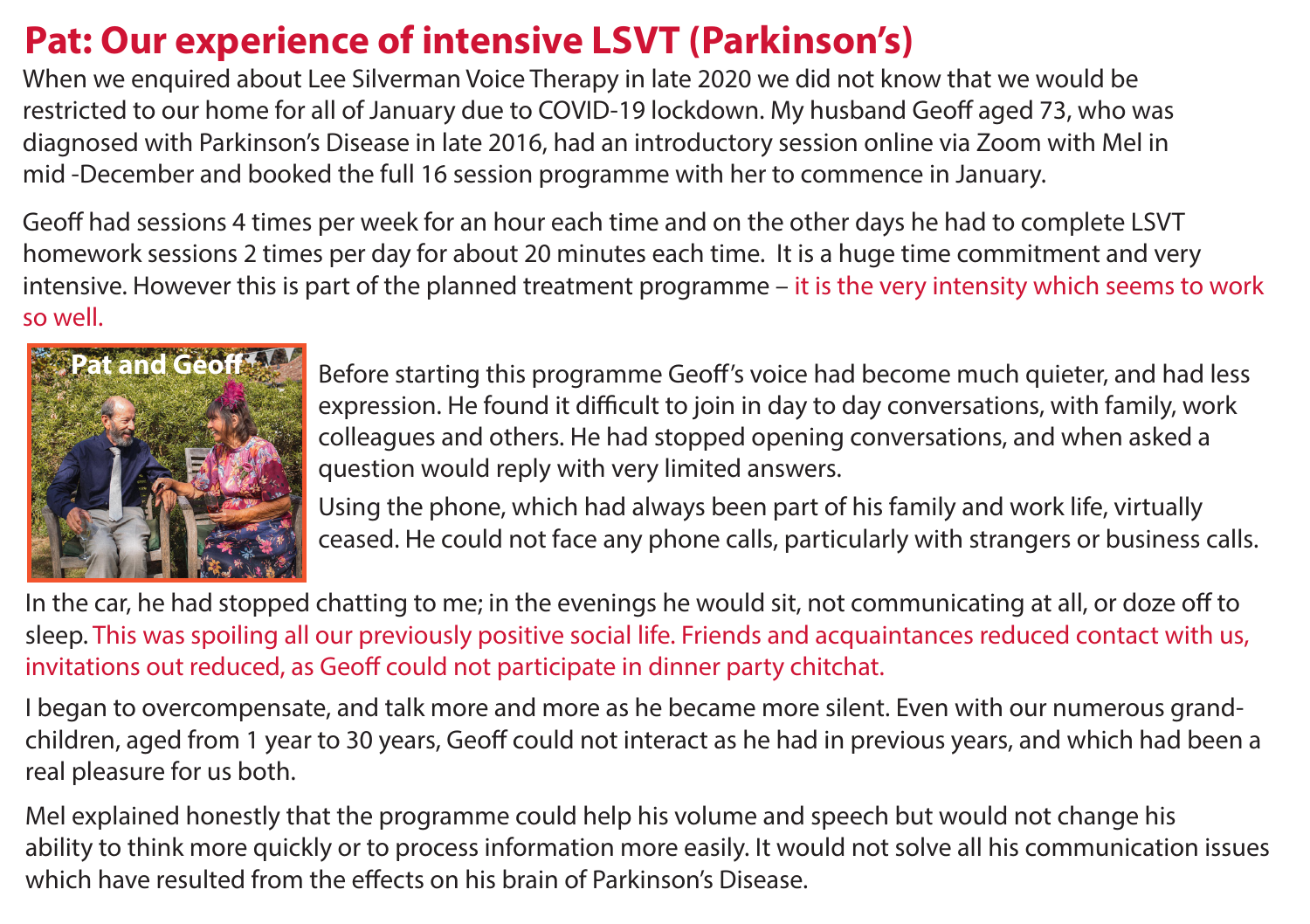Mel showed us where, on a chart his voice needed to be – he had to **Think LOUD** in order to regain normal volume. He practised with her his AHHH sounds, his frequently used phrases, and recognised that he had allowed his voice to drop below normal levels. I think he had put this down to hearing loss on my part – and even though I wear aids, had assumed it was my imagination.

As the programme continued, family and friends all confirmed to him that his voice had become too quiet for normal conversation. They all welcomed his new, louder voice and gave him much needed positive feedback.



Mel also got Geoff to talk about his day to day life, and to answer her questions with longer more detailed responses. He had to think quickly, and to formulate his answers on the spot, something he still found difficult. Mel helped him to develop strategies to use in other interactions whist maintaining his **LOUD VOICE**. She set challenges for him to tackle between sessions – for example to talk to me on a car journey just describing what we were passing.

We did not expect that Geoff's voice would have such a dramatic effect on other aspects of his life. He was always the main person to shop and cook, but the task of cooking had become too much for him – not any more – with the return of his speech confidence he is now able to prepare meals again co-ordinating timings

and enjoying being in charge in the kitchen again. So – did it work? Absolutely YES!

Geoff now speaks in a normal voice, at the right volume for conversation and occasionally louder when appropriate. His confidence has returned together with his louder voice.

He thinks more quickly, and can respond to random questions, and if he needs a moment to organise his thoughts, he just says "Let me think a minute" or something similar. I no longer have to step in and speak for him, or move conversations along by intervening. One friend commented " the old Geoff is back – there is laughter in his voice, and a joke or two again". The other change is that his voice has more expression; it goes up and down and varies in tone and volume.

We cannot thank Mel enough for the almost miraculous changes in Geoff – his Parkinson's is not just in remission, it's in retreat!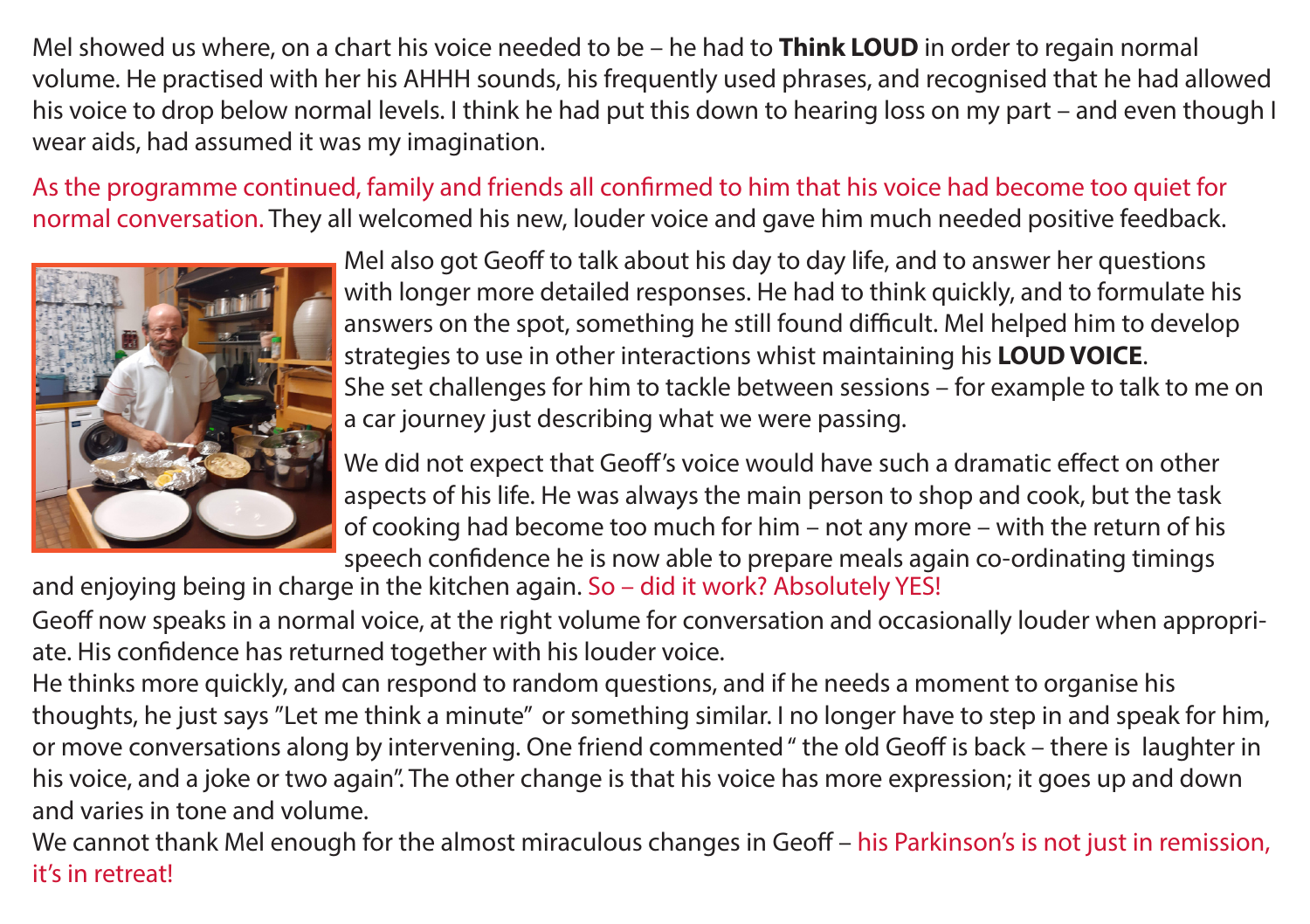## Geoff: speaking *LSVT LOUD*

I was very apprehensive when my wife, Pat, booked the Lee Silverman Voice Therapy sessions for me. I did not think I needed speech therapy. I put almost everything I could no longer manage down to Parkinson's and hence it needed no action on my part. I could not "help" it and others should adapt to compensate. Any criticism or request for change was rejected. If Pat could not hear me, it was her problem not mine. I had begun to avoid situations when I would need to speak, and I stopped answering the phone and "zoned out" of family social activity.

## I have had issues in the past regarding my voice.

As a "Saarf London" boy I won a 100% scholarship to a Public School. My voice and accent were criticised and ridiculed by staff and pupils alike. School and home were kept firmly separate. I became Senior Prefect, Head of House, and opening bat for the College first eleven.

I went on to build a successful insurance business, dealing with clients, staff and commercial contracts confidently in person and by phone.

As treasurer for a National Charity I would present annual accounts, to the AGM conference audience of 500+ people, for many years, always incorporating a joke or two much to the members' appreciation and laughter.



Despite the fact that criticism of my voice and accent happened many years ago I was still very sensitive and reluctant to enter into any activity which might bring back painful memories. Pat was unaware of this anxiety. When Mel asked me as a "challenge" to leave a message on the phone on a subject of my choice, I used some recent information about a famous "old boy" of the school, with whom as a teenager, I had become close friends. The memories had come back.